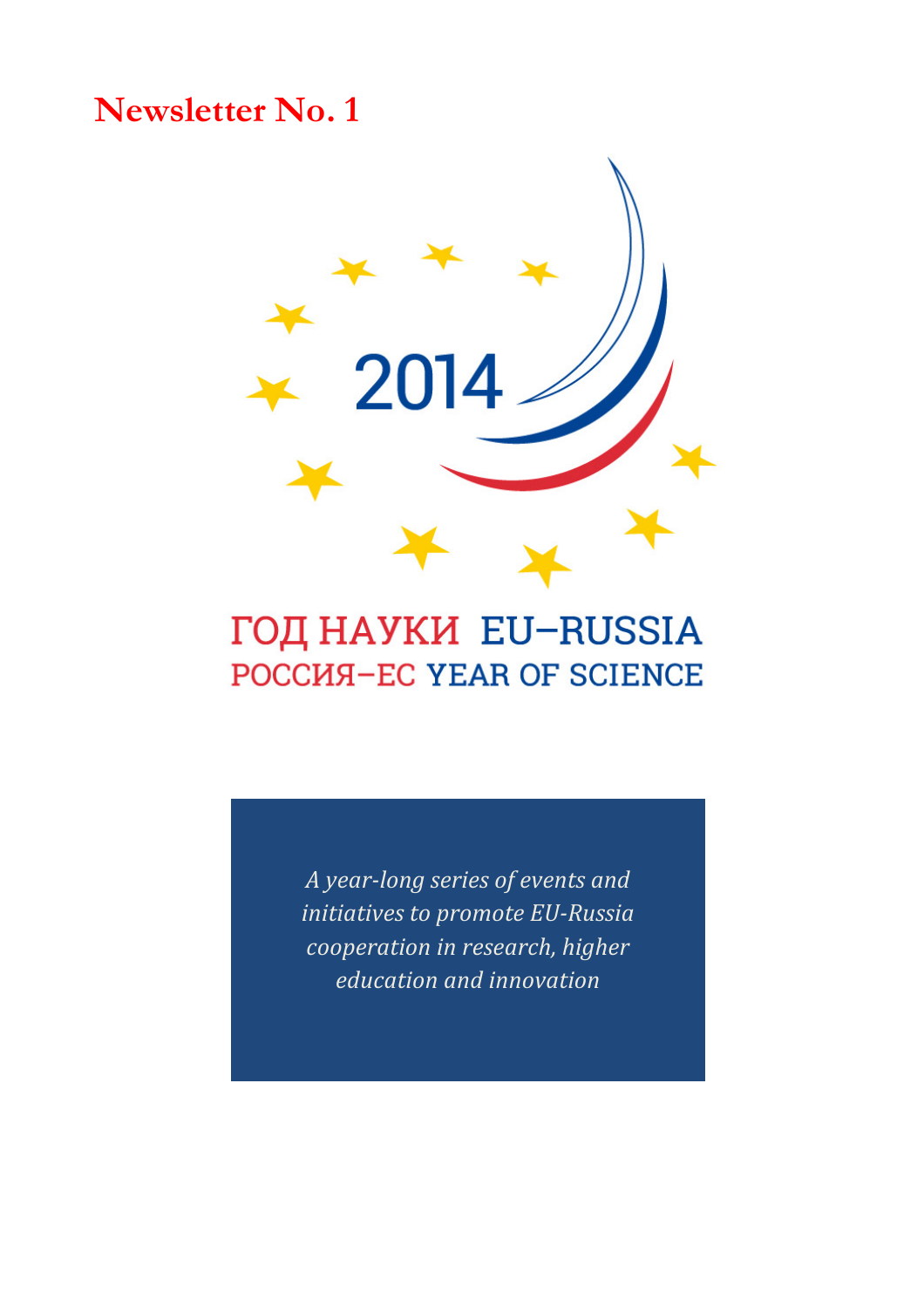### **Table of Contents**

| 1. Successful launch of the Year of Science                                                                                                                          | 3              |
|----------------------------------------------------------------------------------------------------------------------------------------------------------------------|----------------|
| 2. Discovering new scientific horizons with Russia – the new EU<br>framework programme Horizon 2020                                                                  | $\overline{4}$ |
| 3. Russia's new federal target programme: «Research and development on<br>priority directions of scientific-technological complex of Russia in 2014 -<br>2020 years» | 5              |
| 4. ERA.NET RUS Plus – Joint Call on Innovation                                                                                                                       | 6              |
| 5. Upcoming events in the EU-Russia Year of Science                                                                                                                  | 7              |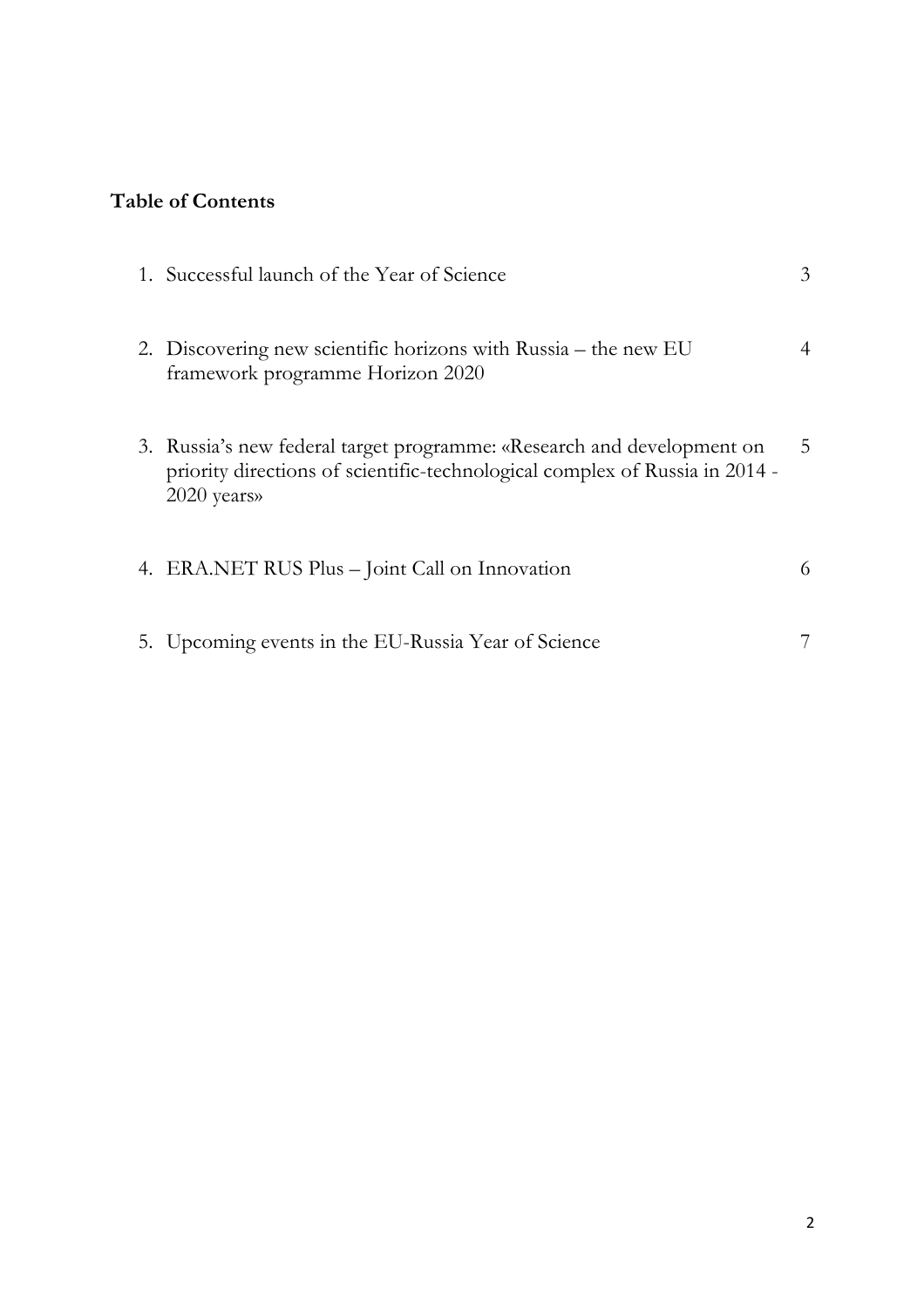#### **Successful launch of the Year of Science**

After the successful launch of the Year of Science in November 2013 in Moscow where the Russian Minister of Education and Science Dmitry Livanov and the European Commissioner for Research, Innovation and Science Máire Geoghegan-Quinn welcomed both guests from the fields of science, politics, business, and media and speakers from science, business and politics – among them ministers from EU member states – and where opportunities for future EU-Russia cooperation in the field of science and innovation were pointed out, the next highlight was the presentation of the Russian programme for the Year of Science in Brussels in January.

### **"Meeting Russia": Presentation of the Russian programme for the Year of Science in Brussels**

The Russian delegation was under the lead of Veniamin Kaganov, Deputy Minister of Education and Science of the Russian Federation. Also came Evgeny Ugrinovich, the Head of the Department of the Ministry of Education and Science of the Russian Federation, Anna Usacheva, Head of Public and Regional Policy Department, Sergei Polyakov, General Director of the Fund for Assistance to Small Innovative Enterprises in Science and Technology, Ivan Ulanov, First Deputy Director General of the "Forum of innovations" Fund, Olga Zinovieva, Adviser for international affairs, All-Russia Festival of Science, Vyacheslav Shevtsov, vice-rector for research and development, "scow Aviation Institute (national research university)",and Dmitry Ivanov, Head of the youth science development Center, The Finance and Technology Academy.

Veniamin Kaganov presented the key-note report regarding the state support for technology and science development of the Russian Federation. "The EU-Russia Year of science, which we opened in Moscow last year, is quite full of events. We called our today's event "Meet Russia" for a good reason" – he noted. "For the fruitful development of our relationship it is very important to have a good imagination of the opportunities of both parts. In our case – it's a scientifictechnological opportunity of the Russian Federation, infrastructure and financial potential of our state for the creation of new conditions for scientific research. Internationalization is the top trend of the nowadays big science. It doesn't matter what language a group of researchers speaks, it does matter the language of science" – emphasized Kaganov.

The delegates presented to the audience the most meaningful international projects which were included in the Plan according to the proposal of the Russian part.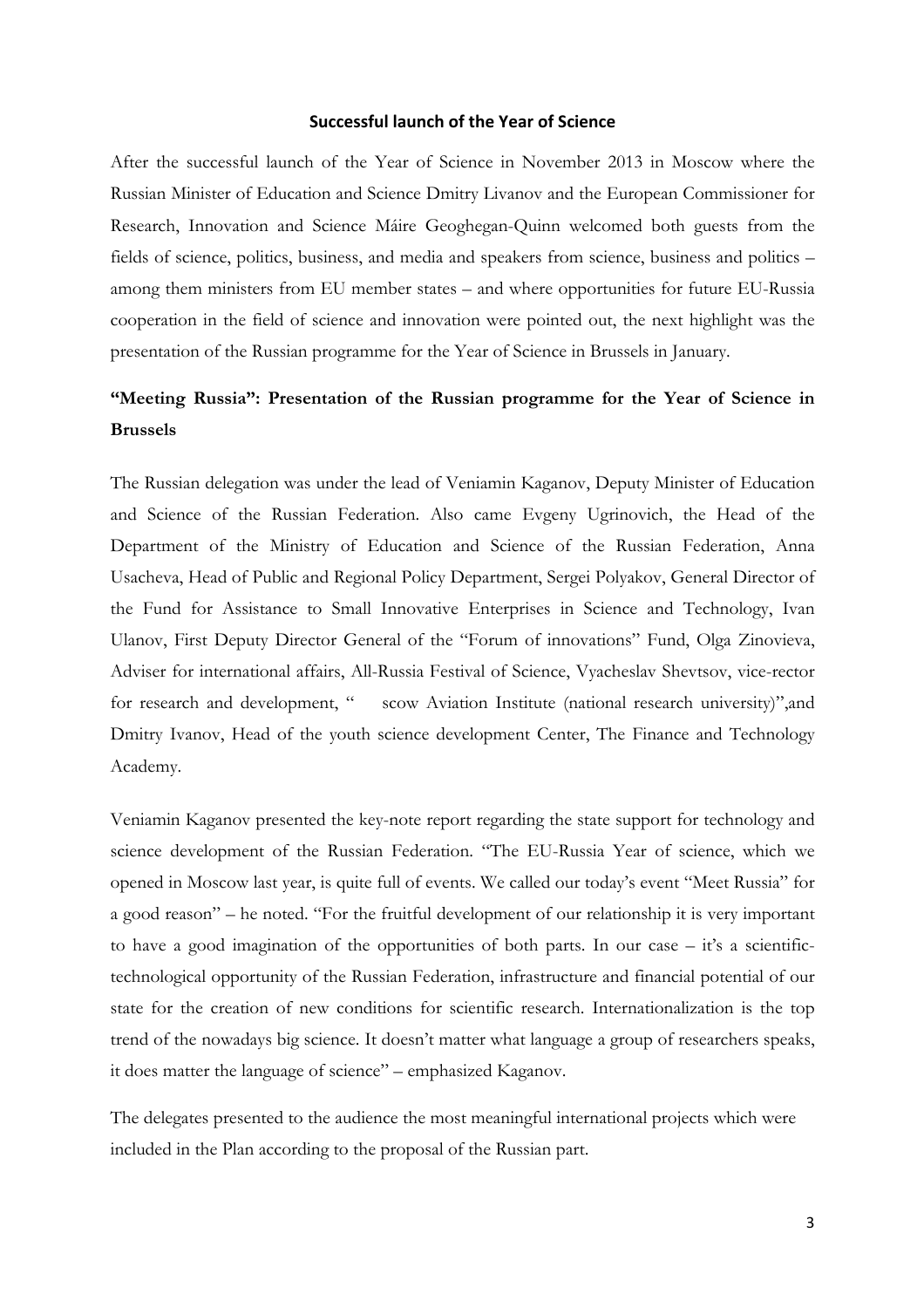### **Discovering new scientific horizons together with Russia the new framework EU framework programme Horizon 2020**

At the same time as the EU-Russia Year of Science started the EU driven framework programme Horizon 2020.

"Horizon 2020 is the biggest EU Research and Innovation programme ever with nearly  $\epsilon$ 80 billion of funding available over 7 years (2014 to 2020) – in addition to the private investment that this money will attract. It promises more breakthroughs, discoveries and world-firsts by taking great ideas from the lab to the market.

Horizon 2020 is the financial instrument implementing the Innovation Union, a Europe 2020 flagship initiative aimed at securing Europe's global competitiveness.

Seen as a means to drive economic growth and create jobs, Horizon 2020 has the political backing of Europe's leaders and the Members of the European Parliament. They agreed that research is an investment in our future and so put it at the heart of the EU's blueprint for smart, sustainable and inclusive growth and jobs.

By coupling research and innovation, Horizon 2020 is helping to achieve this with its emphasis on excellent science, industrial leadership and tackling societal challenges. The goal is to ensure Europe produces world-class science, removes barriers to innovation and makes it easier for the public and private sectors to work together in delivering innovation.

Horizon 2020 is open to everyone, with a simple structure that reduces red tape and time so participants can focus on what is really important. This approach makes sure new projects get off the ground quickly – and achieve results faster.

The EU Framework Programme for Research and Innovation will be complemented by further measures to complete and further develop the European Research Area. These measures will aim at breaking down barriers to create a genuine single market for knowledge, research and innovation"<sup>1</sup>.

<u> 1989 - Jan Samuel Barbara, político establecido de la provincia de la provincia de la provincia de la provinci</u>

<sup>1</sup> http://ec.europa.eu/programmes/horizon2020/en/what-horizon-2020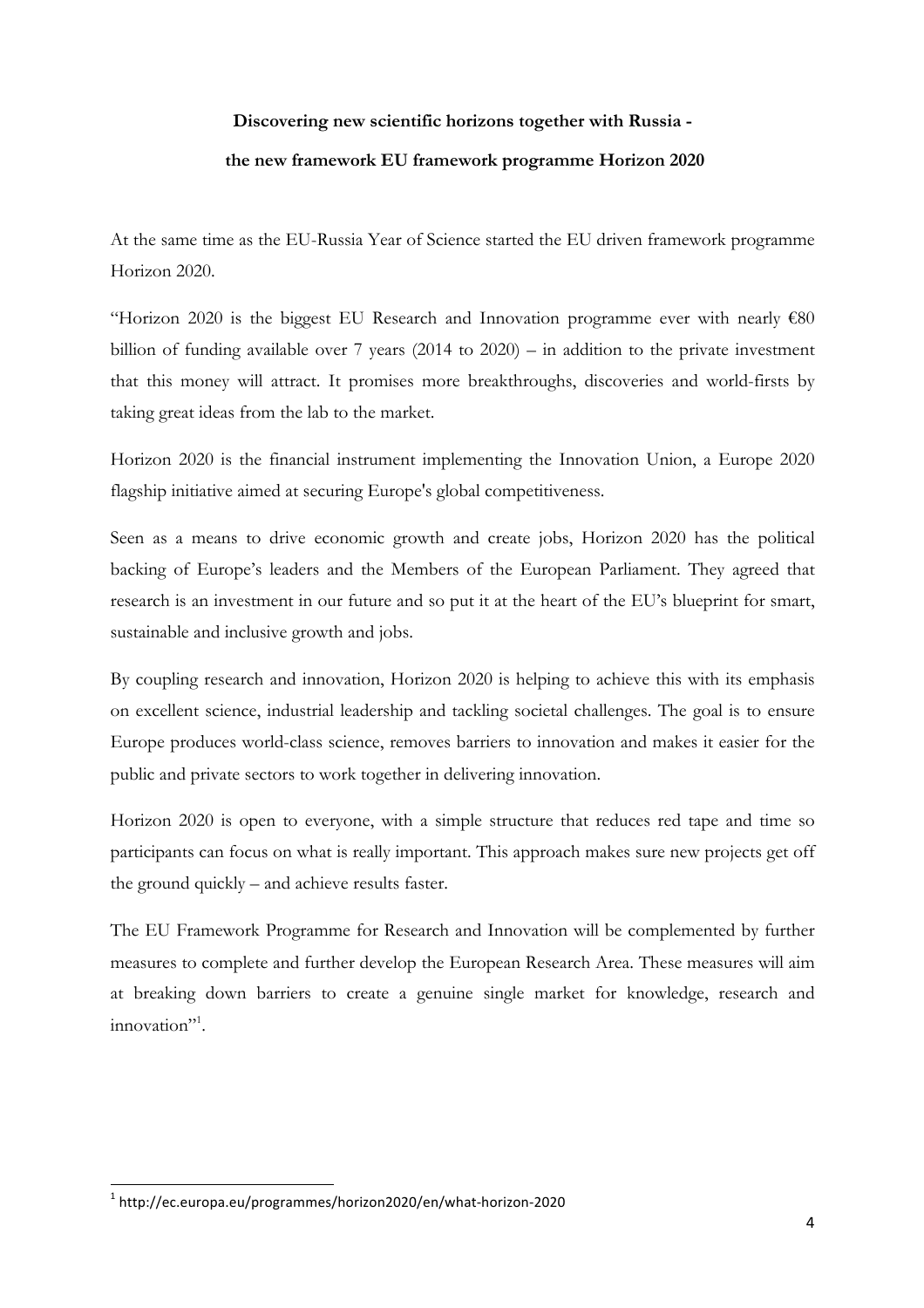### **Opportunities for international cooperation within the Federal Target Program «Research and development on priority directions of scientific-technological complex of Russia in 2014 - 2020 years**»

Parallel to the EU Horizon 2020 programme the Russian side started its new federal target program «Research and development on priority directions of scientific-technological complex of Russia in 2014 - 2020 years» which envisages opportunities for international cooperation. For example, section 2.2 «Supporting cooperation in R&D with EU countries» is devoted to the cooperation with the EU and its member states. It shall fund joint research projects in the priority areas of S&T, aimed at the formation of scientific and technological reserve together with the EU research and educational organizations, including the research work with multiple applications in various sectors of the economy and advanced high-risk investigations that open new opportunities for economic development. The joint research projects will be implemented through joint or coordinated calls.

The main objectives are the integration of Russian science in the European Research Area; widening the international S&T cooperation and promoting stable cooperation relations between Russian and European research organizations; generating new knowledge, best-practice transfer and introducing new advanced technologies.

For the implementation of the joint calls both parties have to agree on procedures and milestones (e.g. call issue, timeline, joint expertise, evaluation etc.) and sign corresponding protocols.

The projects are supposed to be 1-3 years long with a maximum funding up to 50 mln rubles per year. ( $\sim$  1,16 mln euro). Total Federal budget for Section 2.2 is 6 180 mln rubles ( $\sim$  144 mln euro) for the period of 2014-2020.

Official web-site of the Program: http://fcpir.ru/2014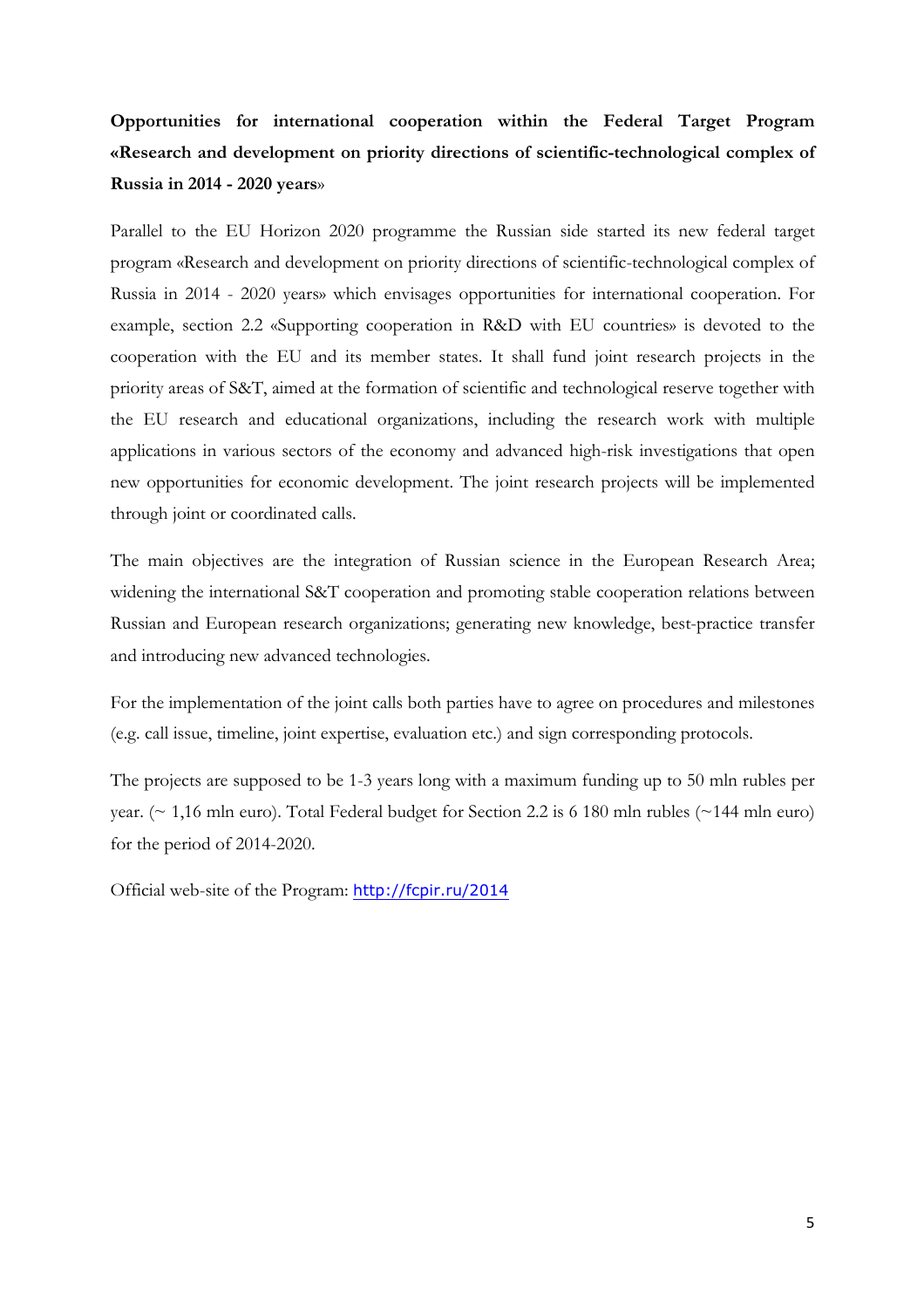

#### **What is ERA.Net RUS Plus?**

ERA.NET RUS Plus is an ERA-NET project funded by the European Commission within the 7th Framework Programme for Research and Technology Development (FP7) under the Coordination Action. It is a follow-up to the ERA.Net RUS with the major aim to link Russia closely to the European Research Area and to deepen the transnational collaboration between EU MS/AC and Russia and to reduce fragmentation of research programmes along national funding lines.

#### **What is the innovation call?**

The Call for Collaborative Innovation Projects is a unique transnational research support instrument for the implementation of the ERA.Net RUS Plus project. It is developed by and for the countries participating as funding institutions in the call. These institutions contribute shares of their national budgets into a common pot. This money is used for the competitive support of Collaborative Innovation Projects that will have a significant impact on enhancing the cooperation potential between EU MS/AC and Russia.

EU-Russia collaborative innovation projects can be funded in the research areas, which are thematically assigned to innovative technologies of high utilization potential and of particular importance for the EU as well as for Russia. 'Innovation Projects' refers to joint R&D projects designed to lead to innovative products, services or processes of significant economic and/or societal value.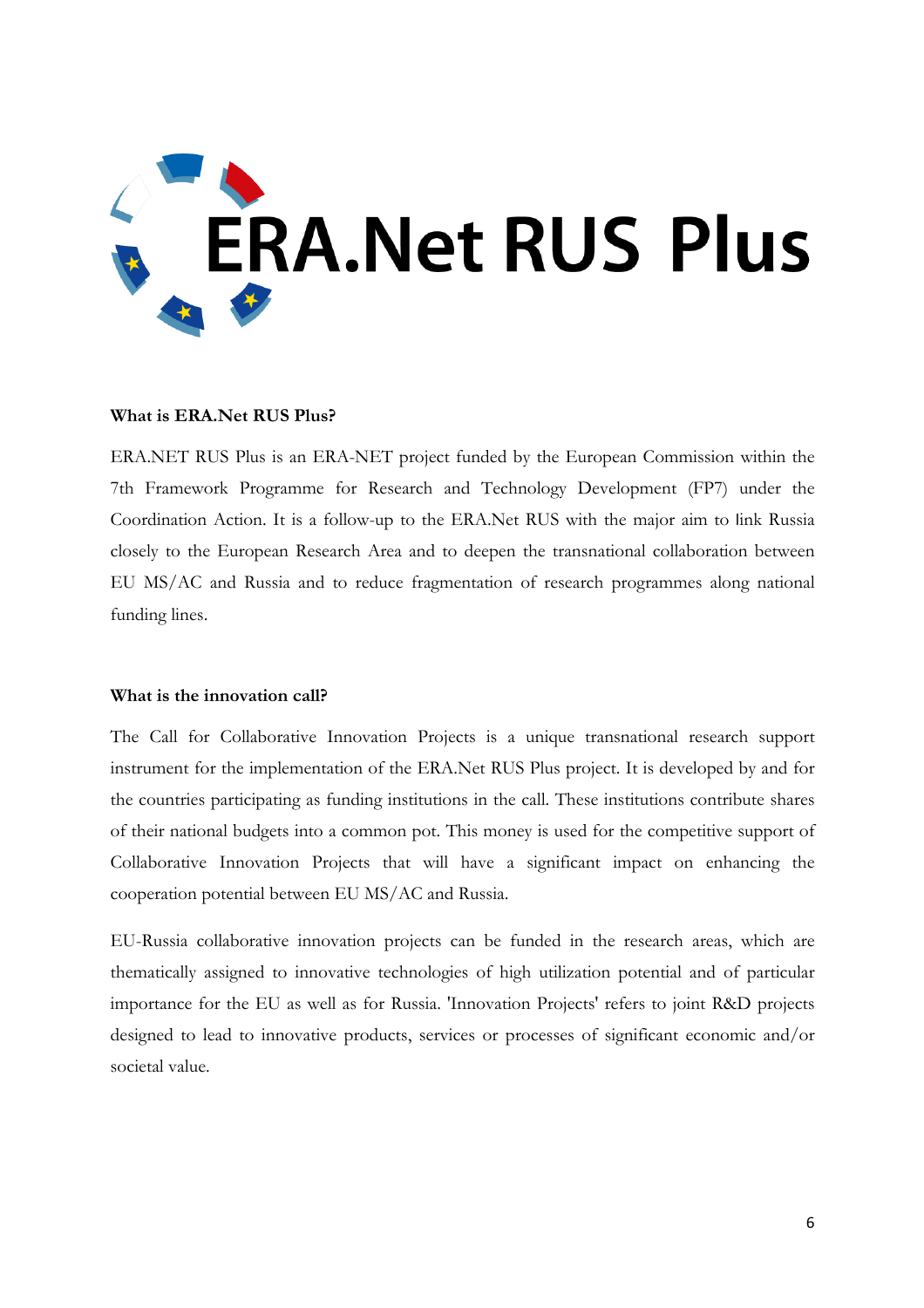#### **Who can apply?**

Teams applying for funding must be eligible for funding by their respective national funding organisation. They can be research and higher education entities, research and innovation performing SMEs, or other entities eligible for funding according to respective national legislation.

Eligible project consortia must comprise project partners from at least three different countries, of which at least one team is from Russia. Applicants who are non-eligible for funding can join any eligible consortium submitting a proposal on their own expenses.

Proposals will be submitted and evaluated in two stages: pre-proposals and full proposals.

The duration of a project is at least 24 months but should not exceed 30 month (depending on the involved Funding Parties).

#### **Funding organisations**

- Austrian Research Promotion Agency (FFG, Austria)
- Federal Ministry of Education and Research (BMBF, Germany)
- AiF Projekt GmbH (Germany)
- General Secretariat for Research and Technology (GSRT, Greece)
- Israeli Industry Centre for Research and Development (MOITAL, Israel)
- National Centre for Research and Development (NCBR, Poland)
- Executive Agency for Higher Education, Research, Development and Innovation Funding (UEFISCDI, Romania)
- Foundation for Assistance to Small Innovative Enterprises (FASIE, Russia)
- Scientific and Technological Research Council of Turkey (TÜBITAK, Turkey)

#### **The call is open from 31.03.2014, 12.00 CET until 28.05.2014, 17.00 CET.**

Detailed information is available at the following website: http://www.eranet-rus.eu/en/201.php

Proposal submission is possible only via the online tool PT-Outline: https://secure.ptdlr.de/ptoutline/RUS\_INNO2014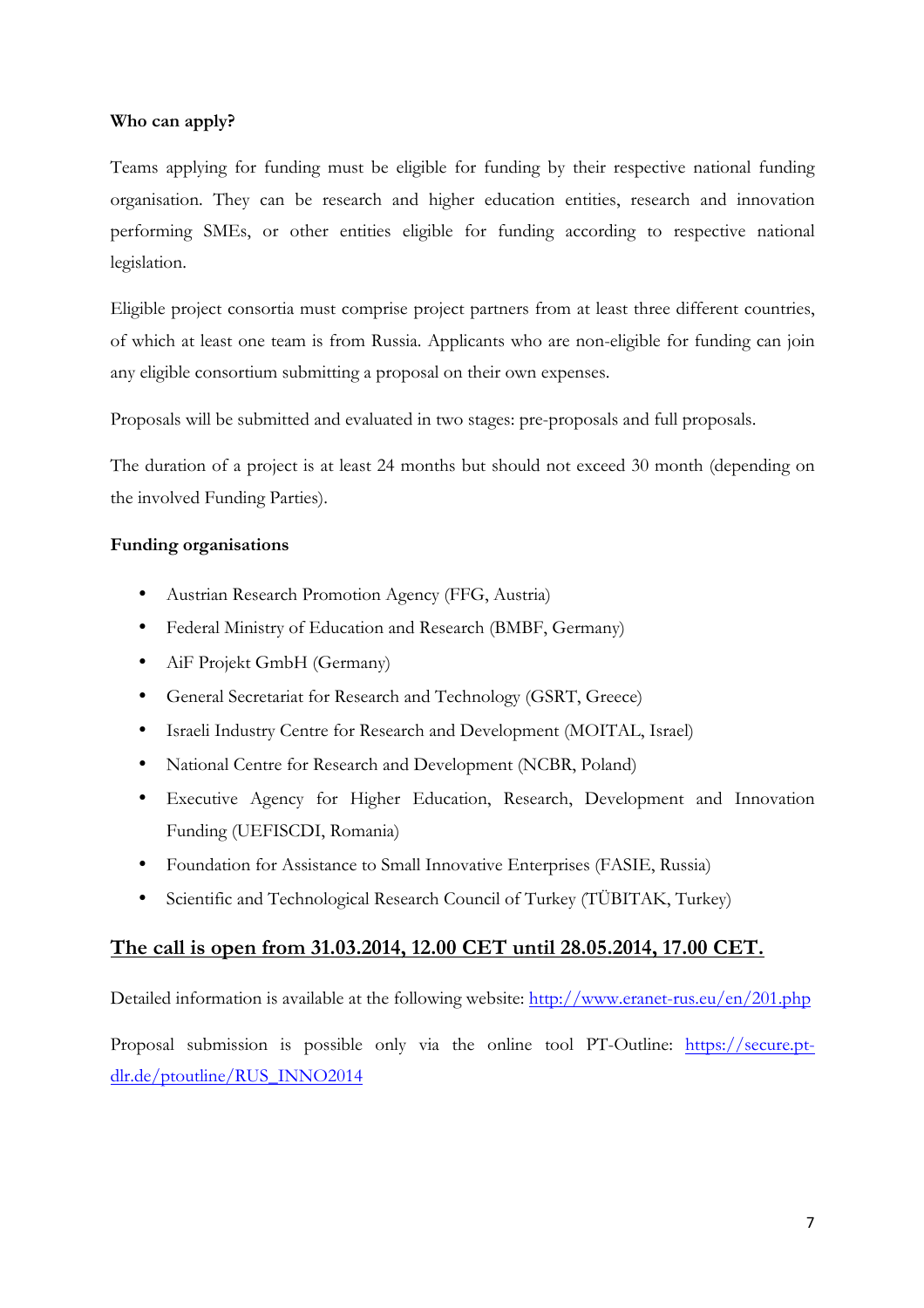### **Upcoming events in the EU-Russia Year of Science**

| When?             | What?                                      | Where?                                      |
|-------------------|--------------------------------------------|---------------------------------------------|
| <b>APRIL</b>      |                                            |                                             |
| 17.03.-17.04.2014 | Researcher Links                           | Moscow,<br>St<br>Petersburg,<br>Novosibirsk |
| 02.04.-04.04.2014 | U-NOVUS Forum of Young                     | Tomsk                                       |
|                   | Scientists                                 |                                             |
| 04.04.2014        | International Workshop "3rd                | Omsk                                        |
|                   | Manyakin Lecture: Green                    |                                             |
|                   | Economy"                                   |                                             |
| 07.04.-10.04.2014 | "Saint Petersburg 2014.                    | Saint Petersburg                            |
|                   | Geosciences - Investing in the             |                                             |
|                   | Future" conference and Exhibition          |                                             |
| 10.04.-12.04.2014 | International Internet Conference          | Surgut                                      |
|                   | on Philological Education in the           |                                             |
|                   | Russian-European Education Area            |                                             |
| 10.04.-11.04.2014 | International conference AVIA-             | Riga                                        |
|                   | <b>INVEST 2014</b>                         |                                             |
| 10.04.-12.04.2014 | International Internet Conference          | <b>Internet Conference</b>                  |
|                   | on Philological Education in the           |                                             |
|                   | Russian-European Education Area            |                                             |
| 20.04.-26.04.2014 | International BIOFORUM 2014                | Pushchino                                   |
| 21.04.-25.04.2014 | 15th FRUCT Conference                      | Saint Petersburg                            |
| 21.04.-25.04.2014 | Conference<br>Fair<br>and<br><sub>on</sub> | Gelendzhik                                  |
|                   | "Engineering Geophyscics"                  |                                             |
| 22.04.-24.04.2014 | International<br>4th<br>Scientific         | Saint Petersburg                            |
|                   | Conference STRANN 2014                     |                                             |
| 23.04.2014        | German-Russian Session within Pushchino    |                                             |
|                   | the International Bioforum 2014            |                                             |
| 24.04.2014        | 9th Kazan Venture Fair                     | Kazan                                       |
| <b>MAY</b>        |                                            |                                             |

| 01.05.-30.11.2014 | Virtual Museum in honor of M. W.  | Archangelsk,     | Emden, |
|-------------------|-----------------------------------|------------------|--------|
|                   | Lomonosov – Information events    | Freiberg         |        |
| 13.05.-16.05.2014 | 16th International scientific and | Nishnij Novgorod |        |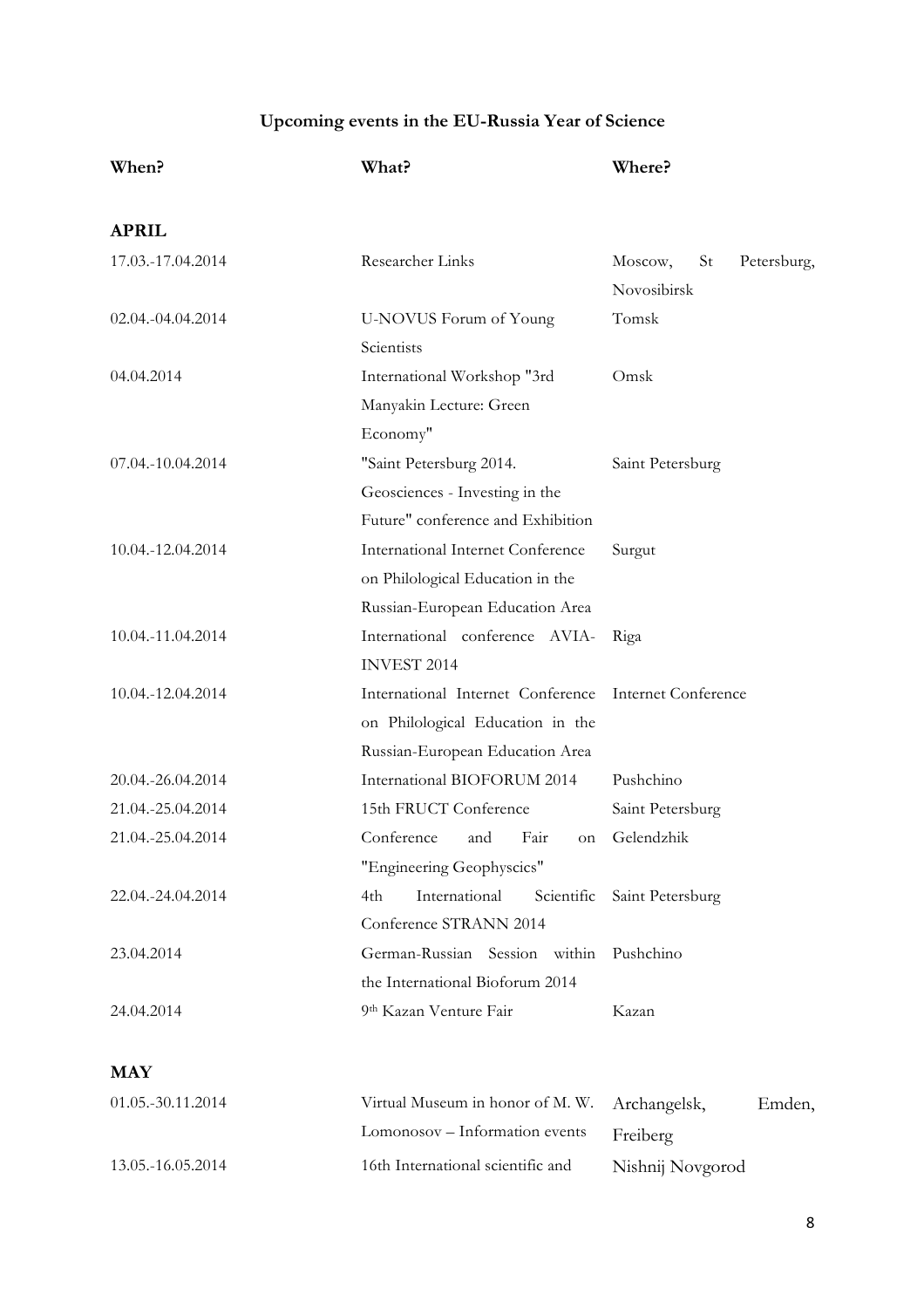|                   | industrial forum "Great Rivers"     |                  |
|-------------------|-------------------------------------|------------------|
| 13.05.-16.05.2014 | International Forum "From           | Saint Petersburg |
|                   | Science to Business"                |                  |
| 15.05.-18.05.2014 | Novosibirsk Science Festival        | Novosibirsk      |
|                   | EUREKA!                             |                  |
| 15.05.-17.05.2014 | International conference "Social    | Tomsk            |
|                   | Sciences & Medical Innovations"     |                  |
| 18.05.-21.05.2014 | <b>International Conference</b>     | Prague           |
|                   | MELPRO - Membrane and               |                  |
|                   | Electromembrane Processes           |                  |
| 19.05.-21.05.2014 | International scientific conference | Tomsk            |
|                   | "EU and Russia: interaction in the  |                  |
|                   | field of science and education"     |                  |
| 19.05.-23.05.2014 | Young Scientists Conference -       | Tomsk            |
|                   | Biotechnology, Energy and           |                  |
|                   | Nanotechnology                      |                  |
| 21.05.-22.05.2014 | Workshop of the German-Russian      | Rostock          |
|                   | research unit "Ulrich-Schiewer-     |                  |
|                   | Laboratory for Experimental         |                  |
|                   | Aquatic Ecology" (USELab):          |                  |
|                   | "Basic science for education and    |                  |
|                   | environmental management"           |                  |
| 22.05.-24.05.2014 | International conference            | Berlin           |
|                   | Aerospace University of the Future  |                  |
| <b>JUNE</b>       |                                     |                  |
| 01.06.-30.06.2014 | <b>ITER Council</b>                 | Saint Petersburg |
| 02.06.-06.06.2014 | International Symposium of          | Tomsk            |
|                   | Chemistry and Technology of         |                  |
|                   | inorganic fluorine                  |                  |
| 02.06.-07.06.2014 | Languages and cultures in the       | Paris            |
|                   | modern world                        |                  |
| 03.06.-04.06.2014 | BRIDGE 2014 - Best Practices in     | Lappeenranta     |
|                   | EU-Russia University                |                  |
|                   | Collaboration                       |                  |
| 05.06.-06.06.2014 | International Conference "Life      | Hannover         |
|                   | support in critical states"         |                  |